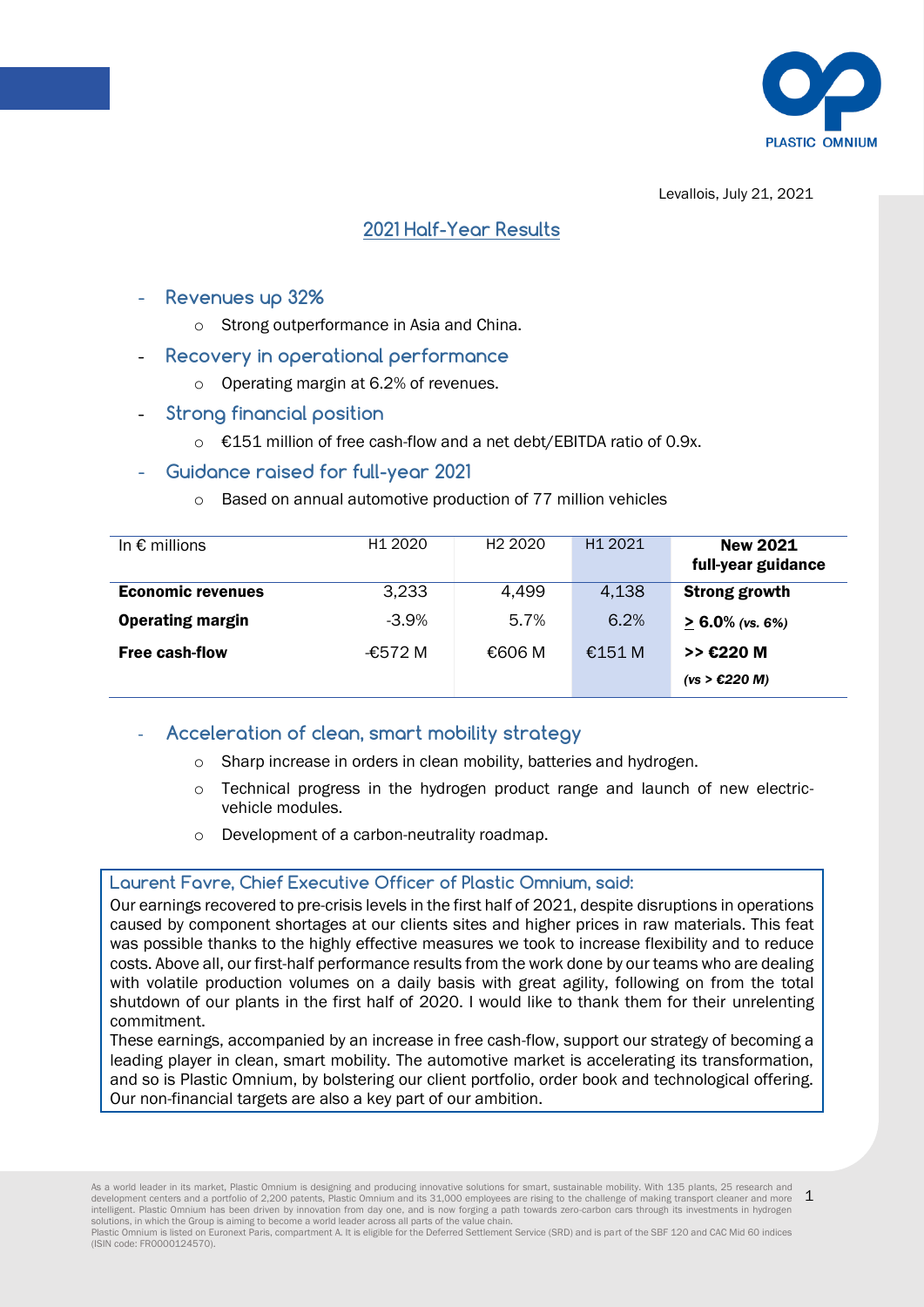

# **2021 half-year results**

Compagnie Plastic Omnium SE's Board of Directors, chaired by Mr. Laurent Burelle, met on July 20, 2021 and approved the consolidated financial statements for the six months ended June 30, 2021.

These 2021 half-year results represent a major improvement on those for the first half of 2020, which were very significantly affected by plant shutdowns arising from the Covid-19 crisis. They reflect operational performance that is already back to 2019 levels, even though worldwide automotive production is still lower than it was before the crisis (down 10% compared with 2019).

Free cash-flow also accelerated.

| In $\epsilon$ millions             | H <sub>1</sub> 2020 | H1 2021 |
|------------------------------------|---------------------|---------|
| Economic revenues <sup>1</sup>     | 3,233               | 4,138   |
| Consolidated revenues <sup>2</sup> | 2,962               | 3,784   |
| Operating margin <sup>3</sup>      | $-116$              | 234     |
| % of consolidated revenues         | $-3.9%$             | 6.2%    |
| Net result - Group share           | $-404$              | 142     |
| EBITDA <sup>4</sup>                | 171                 | 461     |
| % of consolidated revenues         | 5.8%                | 12.2%   |
| Investments                        | 226                 | 149     |
| Free cash-flow <sup>5</sup>        | $-572$              | 151     |
| Net debt <sup>6</sup> at June 30   | 1,410               | 890     |
| Net debt / Equity                  | 78%                 | 44%     |
| Net debt / EBITDA                  | 2.1                 | 0.9     |

# **Revenues up 32% despite a €550 million adverse impact from chip shortages**

In the first half of 2020, worldwide automotive production volumes amounted to 29.3 million vehicles, representing a historic decline of 33% as a result of the Covid-19 pandemic and plant shutdowns. In the first half of 2021, production rebounded to 37.9 million vehicles. This was still around 10% lower than 2019 figures, due in particular to chip shortages, the impact of which increased during the half-year period, dragging down production by 1.4 million vehicles in the first quarter of 2021 and 2.6 million in the second.

Plastic Omnium generated economic revenues of  $E4,138$  million in the first half of 2021, up 31.9% compared with the first half of 2020 on a like-for-like basis. An estimated €550 million of revenues were lost as a result of production stoppages at carmakers arising from the shortage of electronic components.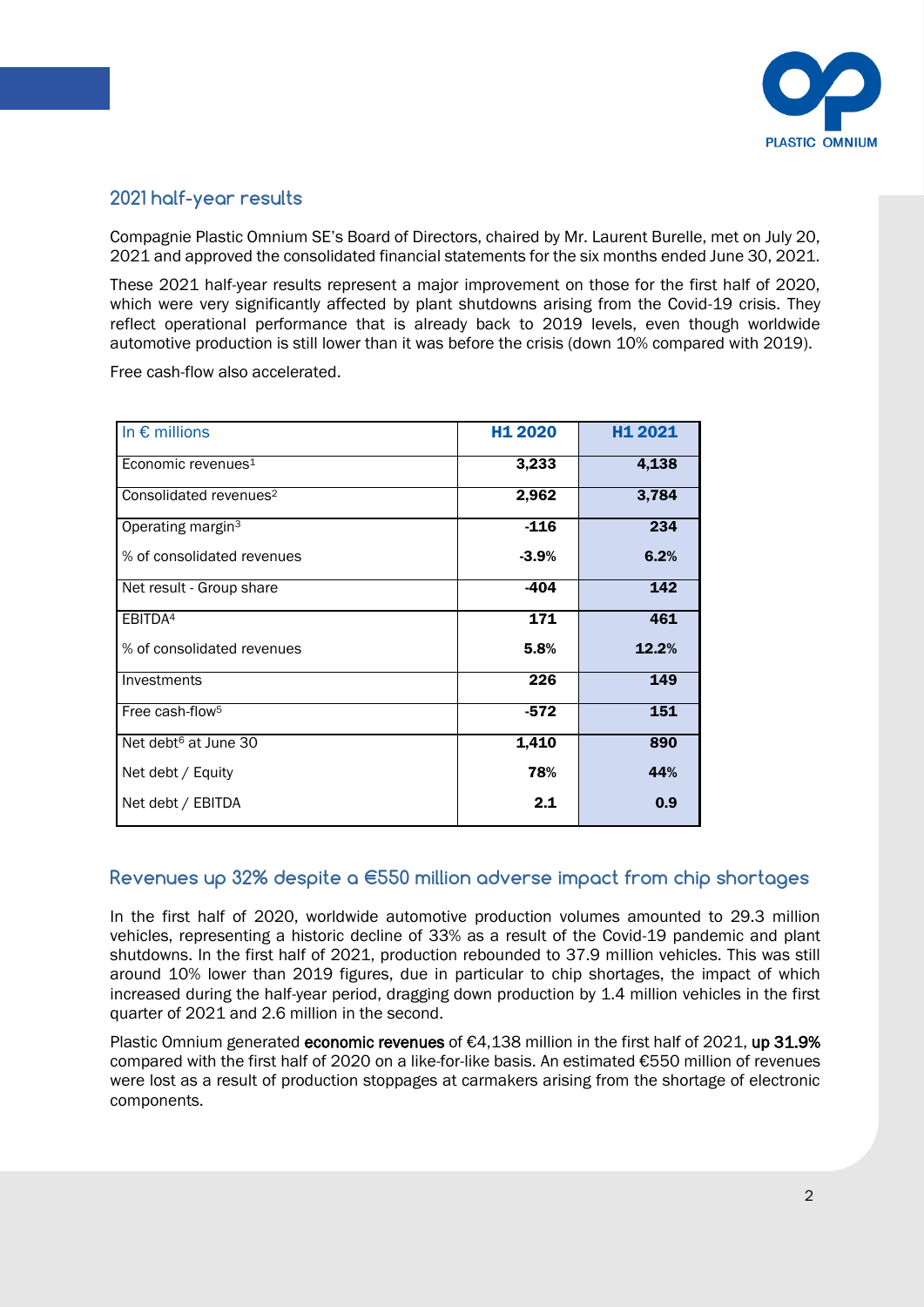

Both of the Group's two businesses contributed to the sharp upturn, with revenues up 29.2% at constant scope and exchange rates at Plastic Omnium Industries and up 39.5% at Plastic Omnium Modules.

Plastic Omnium's consolidated revenues, excluding joint ventures, amounted to €3,784 million in the first half of 2021, up 31.8% at constant exchange rates compared with the first half of 2020.

| In $\epsilon$ millions by business | H <sub>1</sub> 2020 | H <sub>1</sub> 2021 | <b>Change</b> | LFL<br>change* |
|------------------------------------|---------------------|---------------------|---------------|----------------|
| <b>Plastic Omnium Industries</b>   | 2,395               | 2,992               | $+24.9%$      | $+29.2%$       |
| <b>Plastic Omnium Modules</b>      | 838                 | 1,146               | +36.7%        | $+39.5%$       |
| <b>Economic revenues</b>           | 3,233               | 4,138               | $+28.0%$      | $+31.9%$       |
| Joint ventures                     | 271                 | 354                 | $+30.4%$      | $+32.9%$       |
| <b>Plastic Omnium Industries</b>   | 2.203               | 2.739               | $+24.3%$      | $+28.7%$       |
| <b>Plastic Omnium Modules</b>      | 759                 | 1,045               | $+37.7%$      | $+40.7%$       |
| <b>Consolidated revenues</b>       | 2,962               | 3,784               | $+27.8%$      | $+31.8%$       |

\*Like-for-like: at constant scope and exchange rates

# Outperformance of 2.5 points relative to worldwide automotive production, **driven by Asia, including China**

With economic revenues up 31.9% at constant exchange rates, the Group outperformed worldwide automotive production (up 29.4%) by 2.5 points in the first half of 2021.

| In $\epsilon$ millions by region | H <sub>1</sub> 2020 | H <sub>1</sub> 2021 | LFL<br>change* | <b>Change in</b><br><b>automotive</b><br>production |
|----------------------------------|---------------------|---------------------|----------------|-----------------------------------------------------|
| Europe                           | 1,770               | 2,277               | +28.9%         | $+27.8%$                                            |
| North America                    | 860                 | 1,030               | $+31.1%$       | $+31.4%$                                            |
| China                            | 326                 | 434                 | +33.8%         | $+26.6%$                                            |
| Asia excluding China             | 215                 | 283                 | +36.7%         | $+29.5%$                                            |
| Other                            | 62                  | 116                 | $+96.8%$       | $+46.8%$                                            |
| <b>Economic revenues</b>         | 3,233               | 4,138               | $+31.9%$       | $+29.4%$                                            |
| Joint ventures                   | 271                 | 354                 | +32.9%         |                                                     |
| <b>Consolidated revenues</b>     | 2,962               | 3,784               | $+31.8%$       | +29.4%                                              |

\*Like-for-like: at constant scope and exchange rates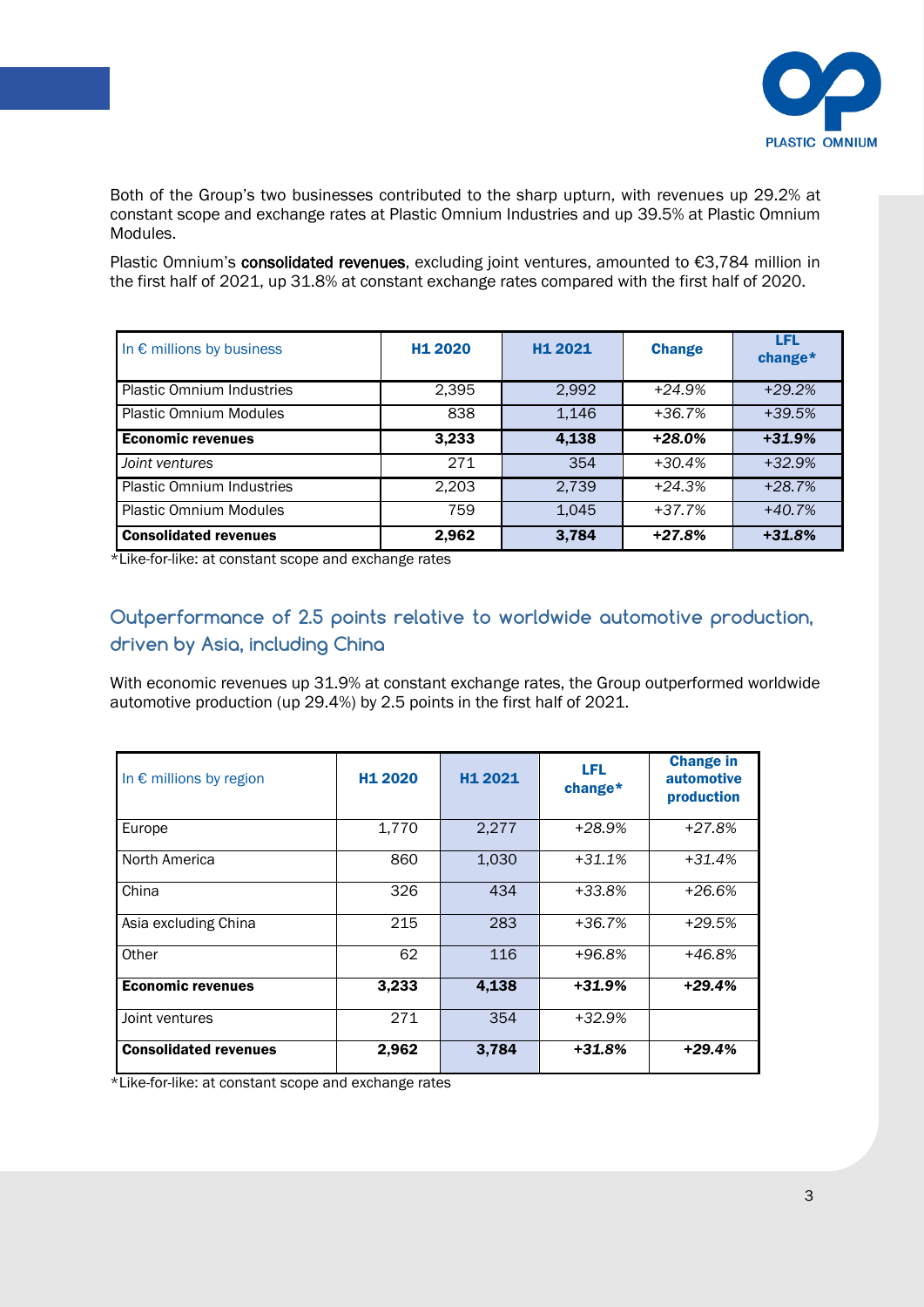

In Europe, Plastic Omnium's revenues amounted to €2,277 million in the first half of 2021. Revenues in the region rose by 28.9% against a 27.8% increase in automotive production, representing an outperformance of 1.1 points. Germany – the largest contributor to Group revenues, accounting for 16% of the total – outperformed by 17 points, with growth of 32% driven by the Group's positions in new electric vehicles. In Spain, France and the UK, business levels at the Group's main clients were affected by chip shortages.

In North America, Plastic Omnium's revenues totalled €1,030 million in the first half of 2021. That represented an increase of 31.1% at constant scope and exchange rates, in line with the rise in automotive production (+31.4%)

In Asia excluding China, revenues came to  $\epsilon$ 283 million in the first half of 2021, up 36.7% at constant exchange rates. Relative to market growth of 29.5%, this represented an outperformance of 7.2 points. Business benefited from a strong recovery in South Korea, India and Thailand.

In China, which accounts for 10% of Group economic revenues, Plastic Omnium posted revenues of €434 million. Revenues were up 33.8% at constant exchange rates in the first half of the year, representing an outperformance of 7.2 points. This was due to market share gains and growth in the modules business, which was launched in 2018.

# to flexibility and cost-reduction efforts  $\blacksquare$ **Operating margin at 6.2%, thereof 7.6% at Plastic Omnium Industries, thanks**

Since the start of 2021, Plastic Omnium has been managing its operations on the basis of a 5% discount to expected worldwide automotive production volumes. Flexibility measures were stepped up in the first half to absorb the consequences of production line stoppages and the reduction in production volumes by many carmakers as a result of supply shortages affecting chips, and increases in raw materials.

The Group also continued to deploy its OMEGA transformation plan, with the aim of improving organisational effectiveness; leveraging industrial efficiency by simplifying processes, accelerating digitization, and facilitating a more cross-functional approach. 2,500 initiatives were formally adopted, allowing the Group to confirm its cost-reduction target of €100 million for 2021.

Finally, the return to operational breakeven at Greer's US site and the closure of the Eisenach fuel systems manufacturing site in Germany in the first quarter of 2021, helped drive the sharp upturn in operational performance.

As a result, the Group's **operating income** comes to  $\epsilon$ 234 million in the first half of 2021, 6.2% of revenues.

Plastic Omnium Industries achieved an operating margin of 7.6%.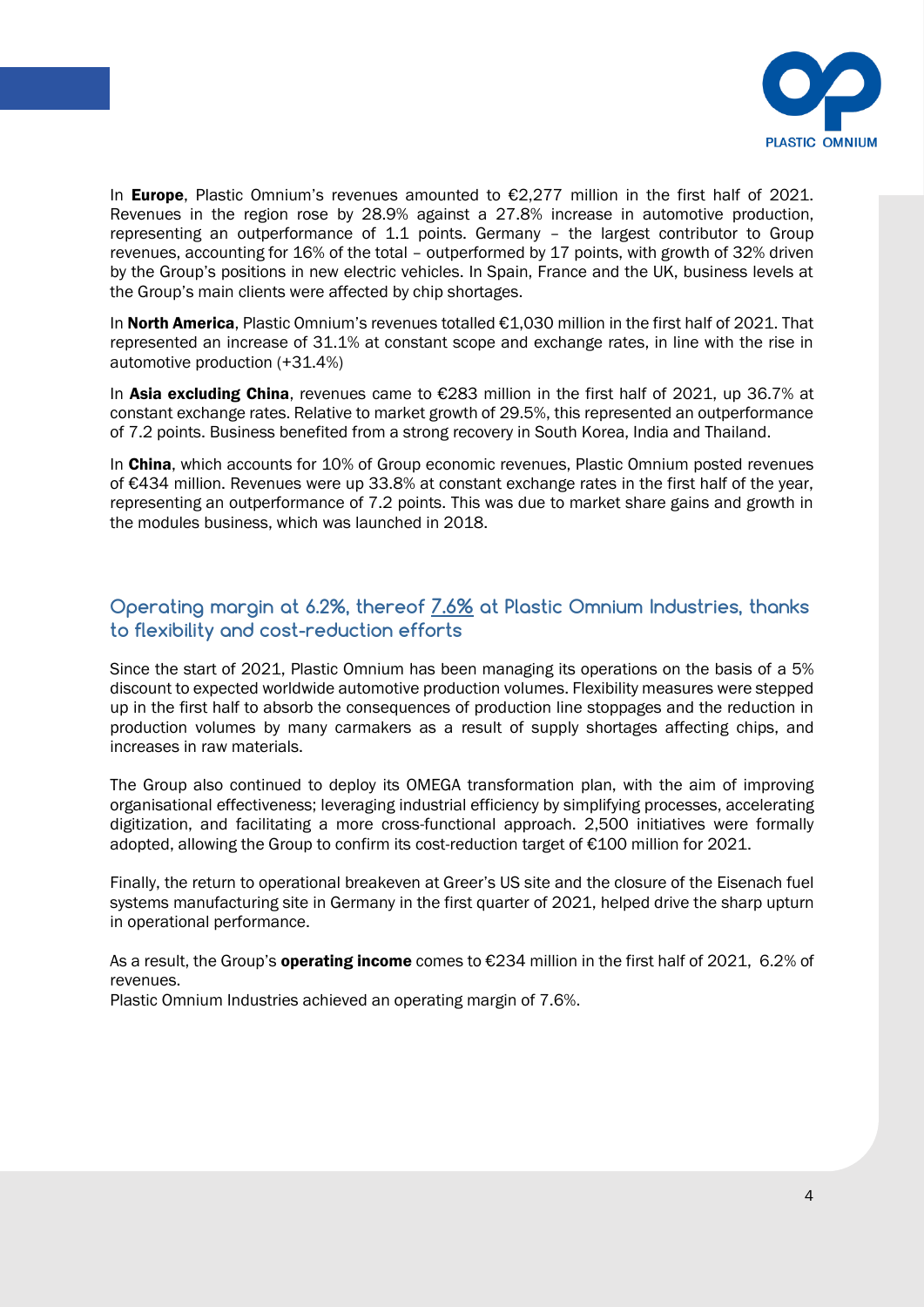

| In $\epsilon$ millions and as a % of revenues by<br>business   | H <sub>1</sub> 2020 | H <sub>2</sub> 2020 | H <sub>1</sub> 2021 |
|----------------------------------------------------------------|---------------------|---------------------|---------------------|
| <b>Consolidated revenues</b>                                   | 2,962               | 4,111               | 3,784               |
| <b>Plastic Omnium Industries</b>                               | 2.203               | 2,940               | 2,739               |
| <b>Plastic Omnium Modules</b>                                  | 759                 | 1,171               | 1,045               |
| <b>Operating margin</b><br>% of consolidated revenues          | -116<br>$-3.9\%$    | 234<br>5.7%         | 234<br>6.2%         |
| <b>Plastic Omnium Industries</b><br>% of consolidated revenues | -106<br>-4.8%       | 205<br>7.0%         | 209<br>7.6%         |
| <b>Plastic Omnium Modules</b><br>% of consolidated revenues    | $-11$<br>$-1.4%$    | 29<br>2.5%          | 25<br>2.4%          |

### **Net income – Group share: €142 million**

Other operating expenses in the first half of 2021 amounted to  $E$ 21 million as opposed to  $E$ 313 million in June 2020 which included €255 million of asset impairment related to the volume impact of the Covid-19 pandemic and the adoption of a scenario projecting a slow recovery in worldwide automotive production.

debt levels and lower interest rates, equalling 0.7% of revenues. Net financial expenses fell by €9.7 million to €26 million thanks to the combined effect of lower

Tax expenses were €38.3 million resulting in an effective tax rate of 22.4%. In the first half of 2020, the Group recorded tax income of €47 million owing to deferred tax effects.

Net income – Group share totalled  $E142$  million, representing 3.8% of consolidated revenues.

### **Free cash-flow of €151 million, equal to 4.0% of revenues and stronger financial position with Net debt/EBITDA ratio of 0.9x**

EBITDA amounted to €461 million in the first half of 2021, representing 12.2% of consolidated revenues (and 14.9% of revenues at Plastic Omnium Industries) versus €171 million and 5.8% of consolidated revenues in the first half of 2020.

In the first half of 2021, investments totalled €149 million, or 3.9% of revenues, as opposed to €226 million in the first half of 2020 and €148 million in the second. In 2021 as a whole, capex is likely to equal around 5% of revenues.

Sales of receivables fell by €20 million and a €100 million increase in inventories was largely due to efforts to secure supplies against a background of supply-chain pressures. As a result, the working capital requirement rose by €108 million.

In the first half of 2021, the Group generated €151 million of free cash-flow, equal to 4.0% of consolidated revenues.

Net debt stood at €890 million at June 30, 2021 (versus €1.410 million at June 30, 2020 and €807 million at December 31, 2020) and included €115 million associated with the set-up of the EKPO JV and the acquistion of EKAT and a dividend payment of  $\epsilon$  71 million.

Net debt equates to 44% of shareholders' equity and 0.9x EBITDA.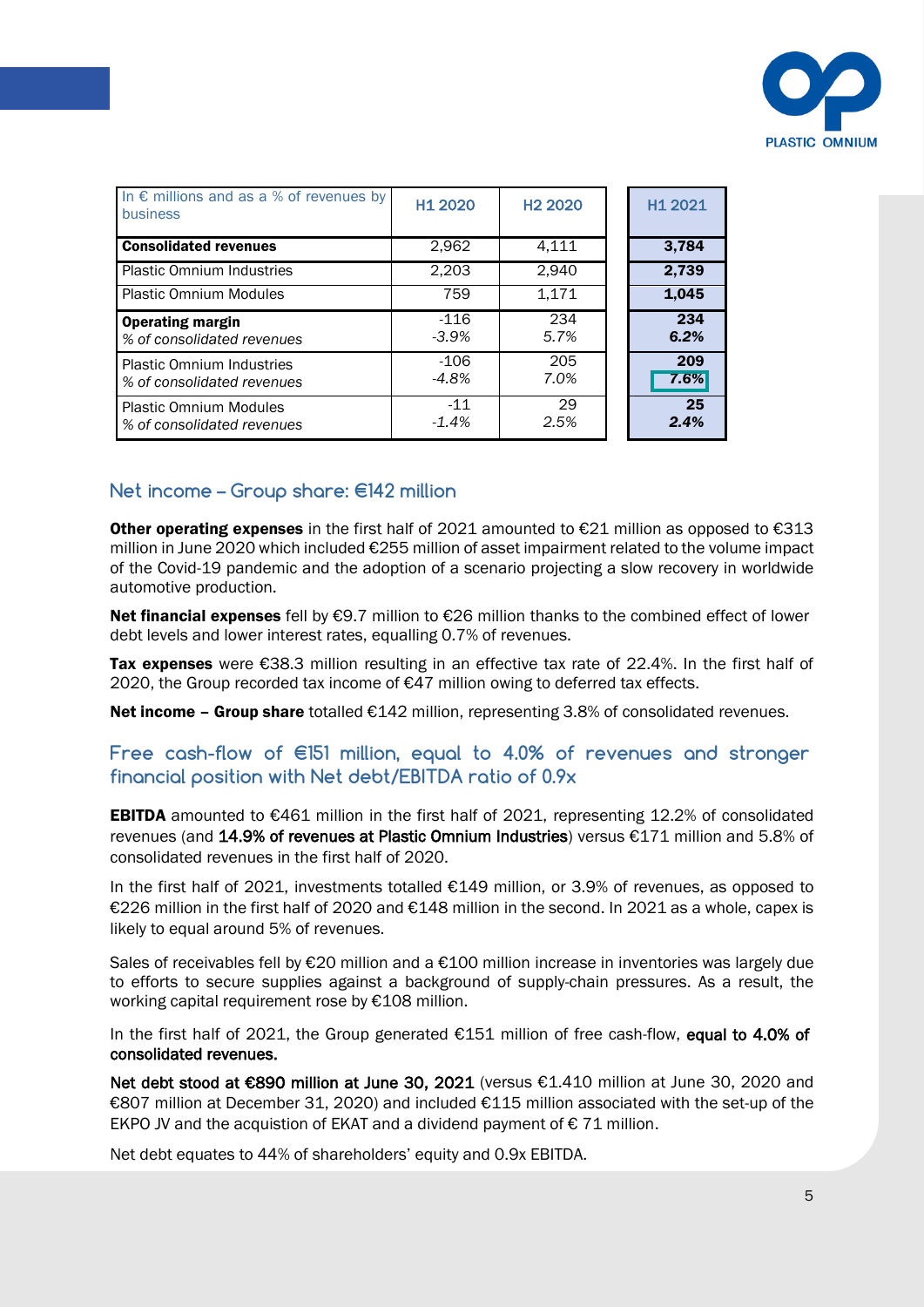

At June 30, 2021, the Group had liquidities of €2.45 billion comprising €0.57 billion in available cash and €1.88 billion in confirmed, undrawn credit lines, with an average maturity of 3.6 years and without any covenants.

# **Acceleration of clean, smart mobility strategy**

#### **New orders and innovation in electric vehicles**

In the first half of 2021, Plastic Omnium saw increased orders relating to electric vehicles across all geographical zones, adding three new clients to its 93-brand portfolio: Honda, Volkswagen Anhui and Lotus.

As a result of these successes, electric vehicles represent 5% of Group revenues in 2020 and 17% in 2025, a larger share than BEV in total automotive production (2% in 2020 and 15% in 2025).

Plastic Omnium is also continuing to improve its technological offering in this segment by developing specific modules such as electric charging and trunks. These innovations will allow the Group to increase the content sold per vehicle.

#### **Deployment of hydrogen strategy**

joint venture, a leading player in fuel cells for a wide range of applications including commercial On March 1, 2021, Plastic Omnium and ElringKlinger launched their **EKPO Fuel Cell Technologies** vehicles, buses, passenger cars, trains and boats. Plastic Omnium has also acquired ElringKlinger Fuelcell Systems Austria GmbH (EKAT), which is ElringKlinger's Austrian subsidiary specializing in integrated hydrogen systems.

Plastic Omnium has a comprehensive offering including hydrogen storage, fuel cells and integrated hydrogen systems. Combined with its available industrial capacity, this means that it can respond to the increasing number of invitations to tender in the hydrogen mobility segment, as well as confirming its ambition of generating €3 billion of revenues in 2030.

The Group pursued this strategy in the first half of 2021, winning new orders in hydrogen storage (Hopium) and fuel-cell systems (EFA-S and Drive Elektro), while EKPO also won new fuel-cell orders (GCK, AEDS). The Group has also formed a strategic partnership with McPhy, with the aim of collaborating on filling protocols and interfaces between hydrogen stations and high-pressure vessels.

Intensive marketing activity is taking place in accordance with the plan announced in 2020, targeting both carmakers and other mobility players (producers of buses, trucks and trains).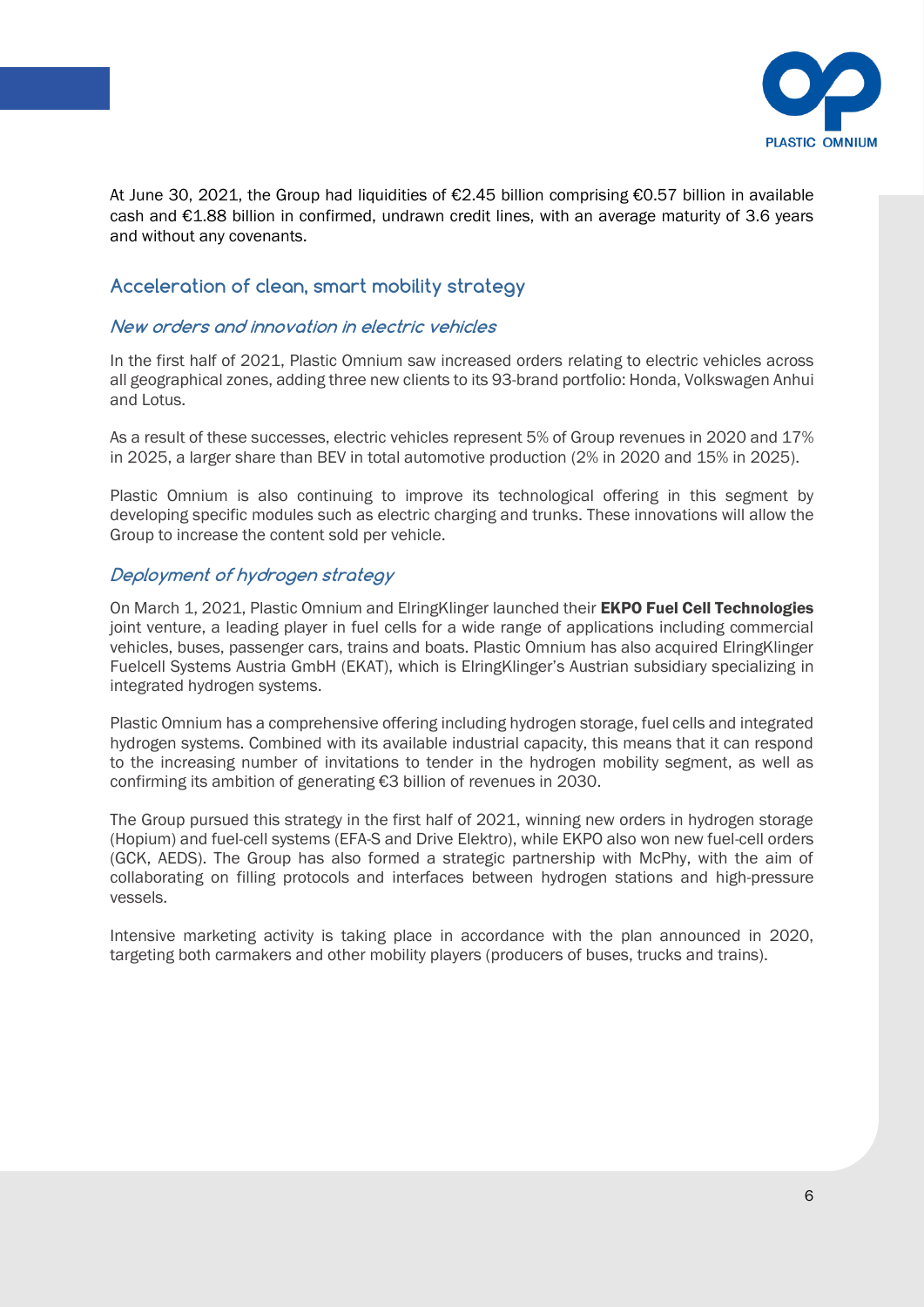

### **Progress in sustainability**

Plastic Omnium has continued to prepare its carbon-neutrality roadmap, details of which will be provided in the second half of 2021. In the first half of the year, the Group has signed agreements with two external partners specializing in energy transition, and together with them has already committed to:

- auditing all facilities in order to identify ways of increasing energy efficiency and the investments required to implement them (scopes 1 and 2);
- analyzing the potential to shift the Group's energy sourcing towards renewable energies and devising the related action plan (scopes 1 and 2);
- putting together an action plan to reduce the carbon footprint of suppliers and transportation providers (upstream scope 3);
- quantifying and increasing the positive impact of the Group's innovative products for end-customers and end-users (downstream scope 3).

Financial Disclosures), which aims to build a more resilient industrial and financial system. Plastic Omnium has already engaged with the Science-Based Target Initiative in order to align its CO<sup>2</sup> reduction targets with the most ambitious "Business Ambition for 1.5°C" methodology. The Group is also preparing scenarios for possible changes to its business activities in a carbonconstrained world, and supports the recommendations of the TCFD (Task-Force on Climate-Related

Without waiting to announce its roadmap, Plastic Omnium is already stepping up efforts to decarbonize its sites, and in particular is aiming to use  $100\%$  renewable electricity<sup>8</sup> at its sites (as opposed to 32% currently). In addition to the four sites equipped with solar panels in 2020, agreements to equip a further 17 sites with solar panels or wind turbines have been formed since the start of 2021.

Finally, the Group is working on using a greater proportion of recycled materials in its products, in close collaboration with its clients.

### **Upgraded financial guidance for 2021**

Plastic Omnium is continuing to plan its operations on the basis of worldwide automotive production of 77 million cars in full-year 2021, with production volumes in the second half similar to those in the first and still affected by shortages of electronic components and pressure on the availability and prices of raw materials.

Based on that assumption and as a result of its flexibility and cost-reduction plans, the Group is raising its guidance for 2021:

- Sharp upturn in revenues
- Operating margin of at least 6% of revenues (previous guidance: 6%)
- Free cash-flow of significantly more than  $\epsilon$ 220 million (previous guidance: more than  $\epsilon$ 220 million)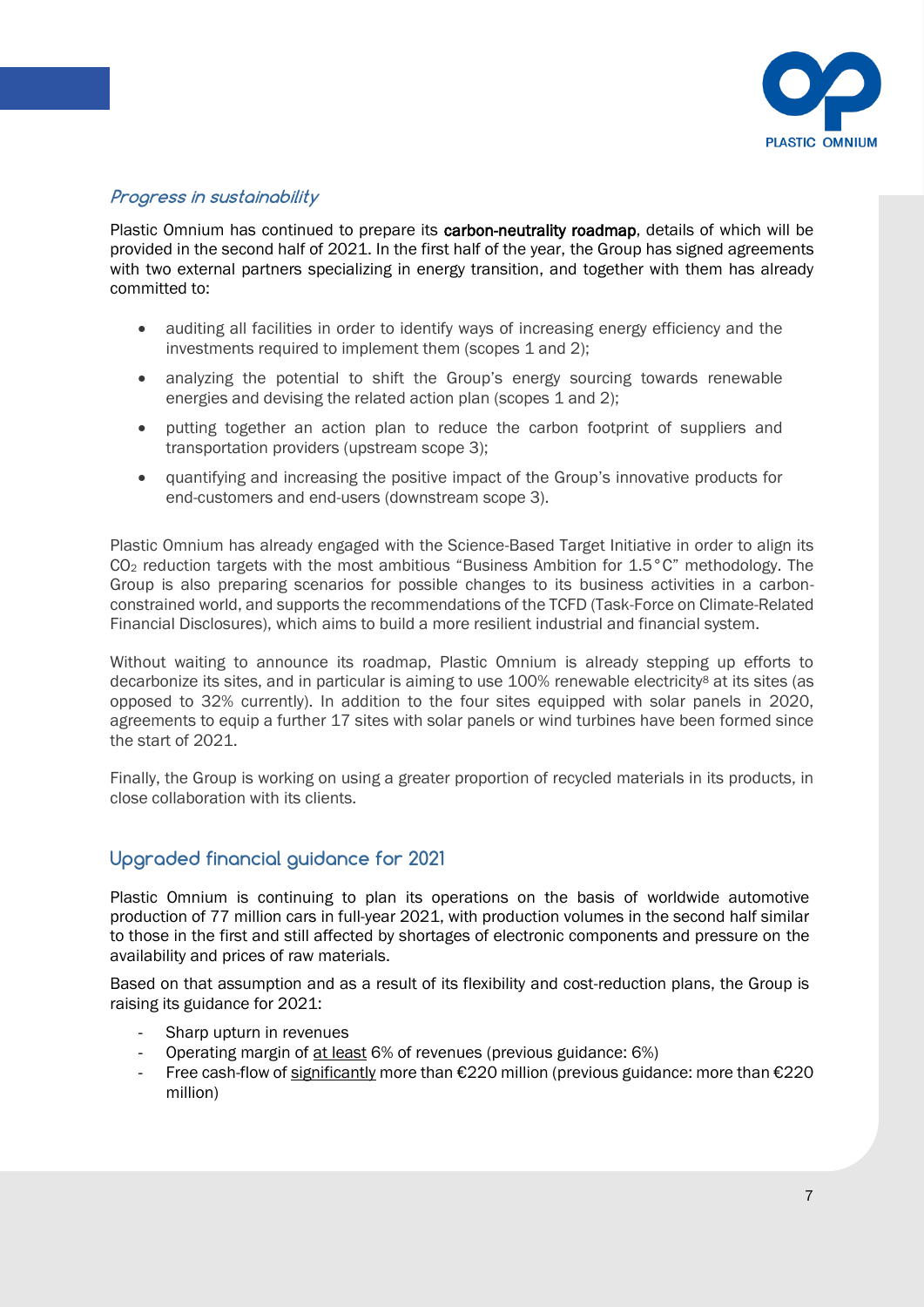

# **Webcast of the half-year results presentation**

Compagnie Plastic Omnium SE's first-half 2021 results will be presented in a webcast at 9am (Paris time) on Wednesday July 21, 2021.

To sign up for the webcast, click on the following link: <https://onlinexperiences.com/Launch/QReg/ShowUUID=D26CDCFE-BA8C-40A5-AEAD-0F76563F1683>

If you would like to access the conference call, please call one of the following numbers:

#### Language: English only

| - France:         | +33172727403   |
|-------------------|----------------|
| - Germany:        | +4969222225429 |
| - Spain:          | +34911140101   |
| - United Kingdom: | +442071943759  |
| - United States:  | +16467224916   |

#### Participant PIN: 84544028#

More detailed financial information is available on the website [www.plasticomnium.com.](http://www.plasticomnium.com/)

### **Calendar**

October 21, 2021 Publication of revenues for the third quarter of 2021

February 17, 2022 Full-year 2021 results